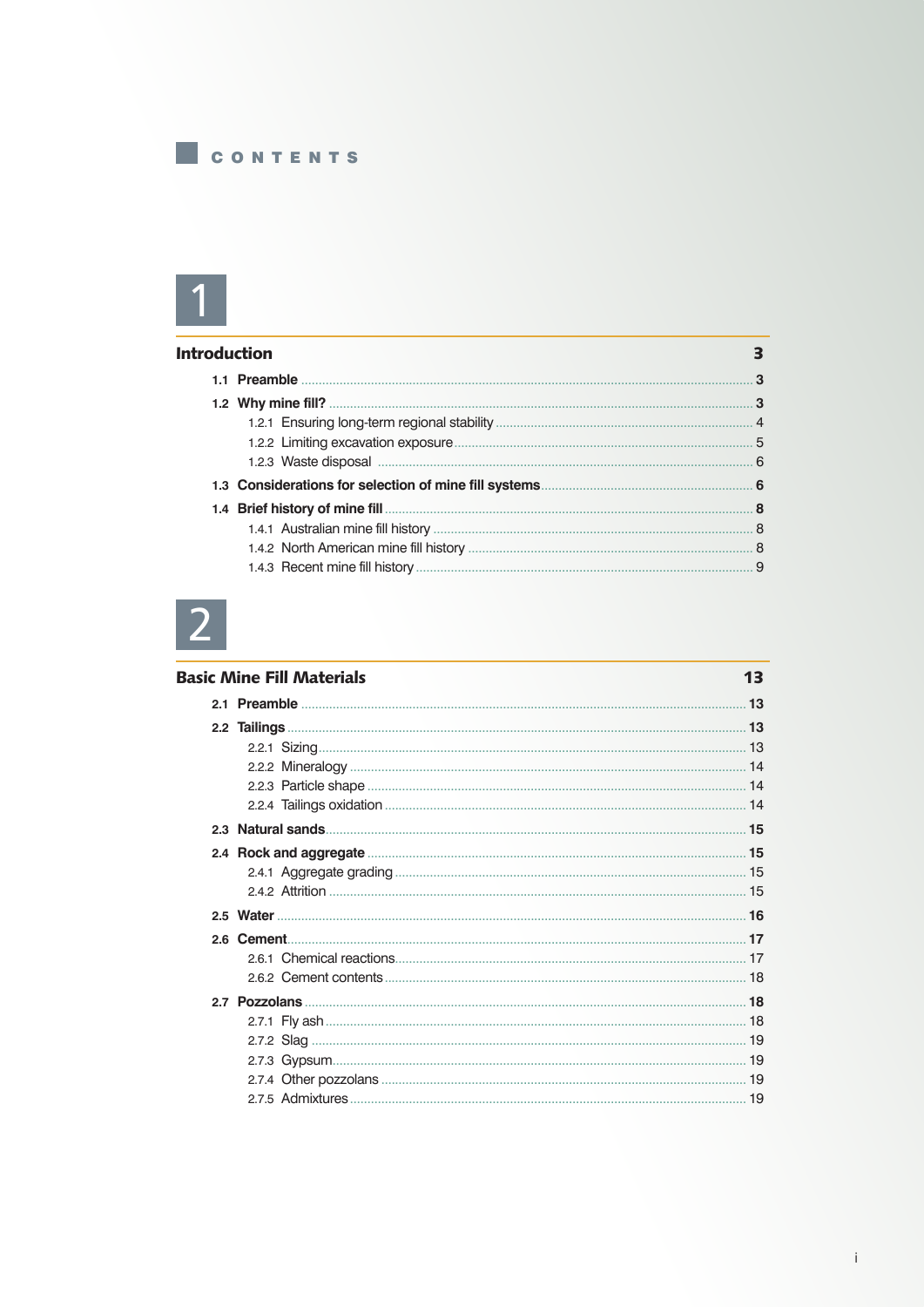## 3

| <b>Geomechanics of Mine Fill</b>                                   | 23 |
|--------------------------------------------------------------------|----|
|                                                                    |    |
|                                                                    |    |
|                                                                    |    |
|                                                                    |    |
|                                                                    |    |
|                                                                    |    |
|                                                                    |    |
|                                                                    |    |
|                                                                    |    |
|                                                                    |    |
|                                                                    |    |
|                                                                    |    |
|                                                                    |    |
|                                                                    |    |
|                                                                    |    |
|                                                                    |    |
|                                                                    |    |
|                                                                    |    |
|                                                                    |    |
|                                                                    |    |
|                                                                    |    |
|                                                                    |    |
|                                                                    |    |
|                                                                    |    |
|                                                                    |    |
|                                                                    |    |
|                                                                    |    |
|                                                                    |    |
|                                                                    |    |
|                                                                    |    |
|                                                                    |    |
|                                                                    |    |
|                                                                    |    |
|                                                                    |    |
|                                                                    |    |
|                                                                    |    |
|                                                                    |    |
|                                                                    |    |
|                                                                    |    |
| 3.11.3 Some general observations regarding strength development in |    |
|                                                                    |    |
|                                                                    |    |
|                                                                    |    |
|                                                                    |    |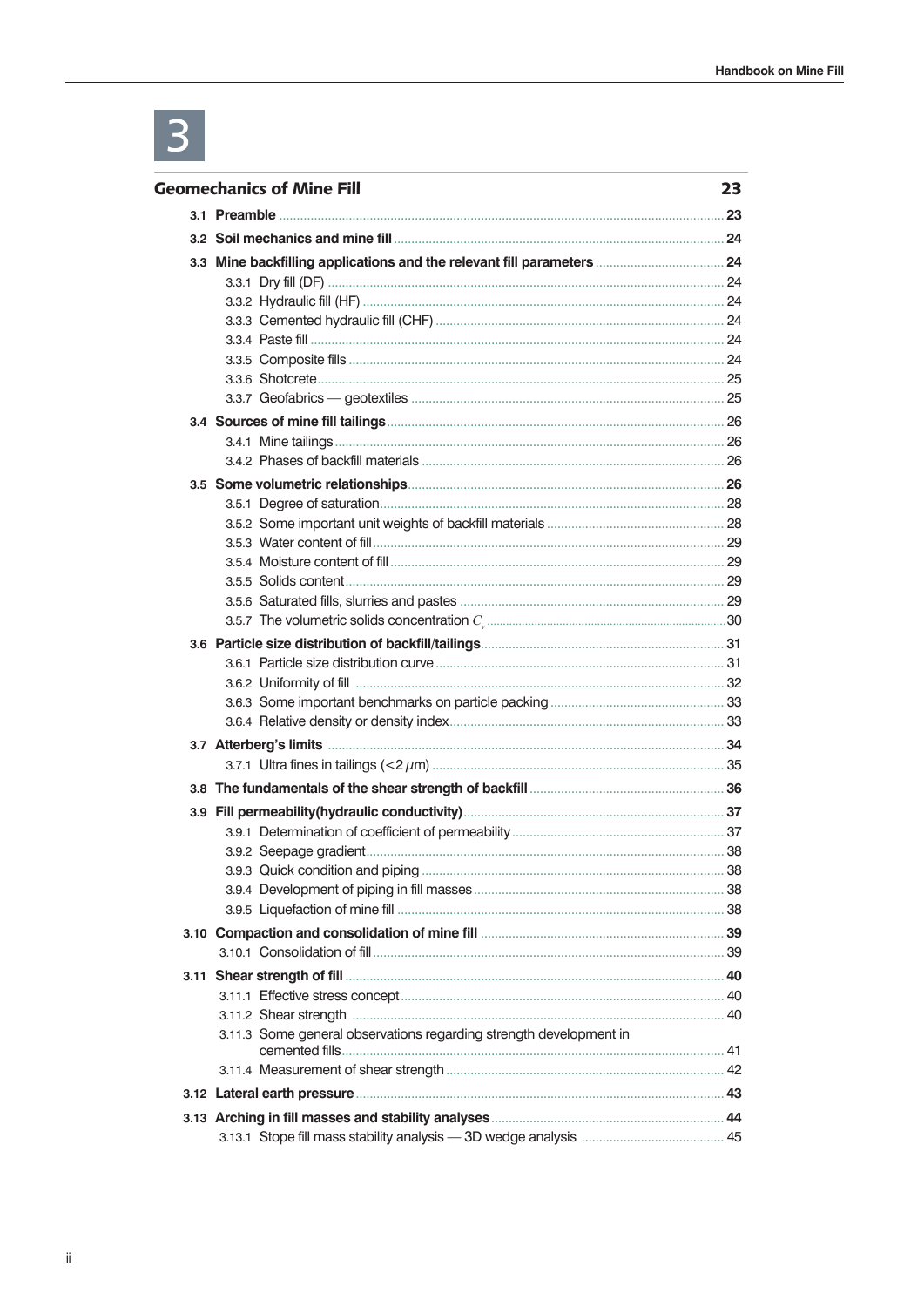| <b>Fluid Mechanics of Mine Fill</b>                                   |  |  |
|-----------------------------------------------------------------------|--|--|
|                                                                       |  |  |
|                                                                       |  |  |
|                                                                       |  |  |
|                                                                       |  |  |
|                                                                       |  |  |
|                                                                       |  |  |
|                                                                       |  |  |
|                                                                       |  |  |
|                                                                       |  |  |
|                                                                       |  |  |
|                                                                       |  |  |
|                                                                       |  |  |
|                                                                       |  |  |
|                                                                       |  |  |
|                                                                       |  |  |
|                                                                       |  |  |
|                                                                       |  |  |
|                                                                       |  |  |
|                                                                       |  |  |
|                                                                       |  |  |
| 4.5.1.2 Yield shear stress determined by the vane shear viscometer 61 |  |  |
|                                                                       |  |  |
|                                                                       |  |  |



### **Introduction to Hydraulic Fill** 67 5.2.3.4 Empirical relationships for permeability/percolation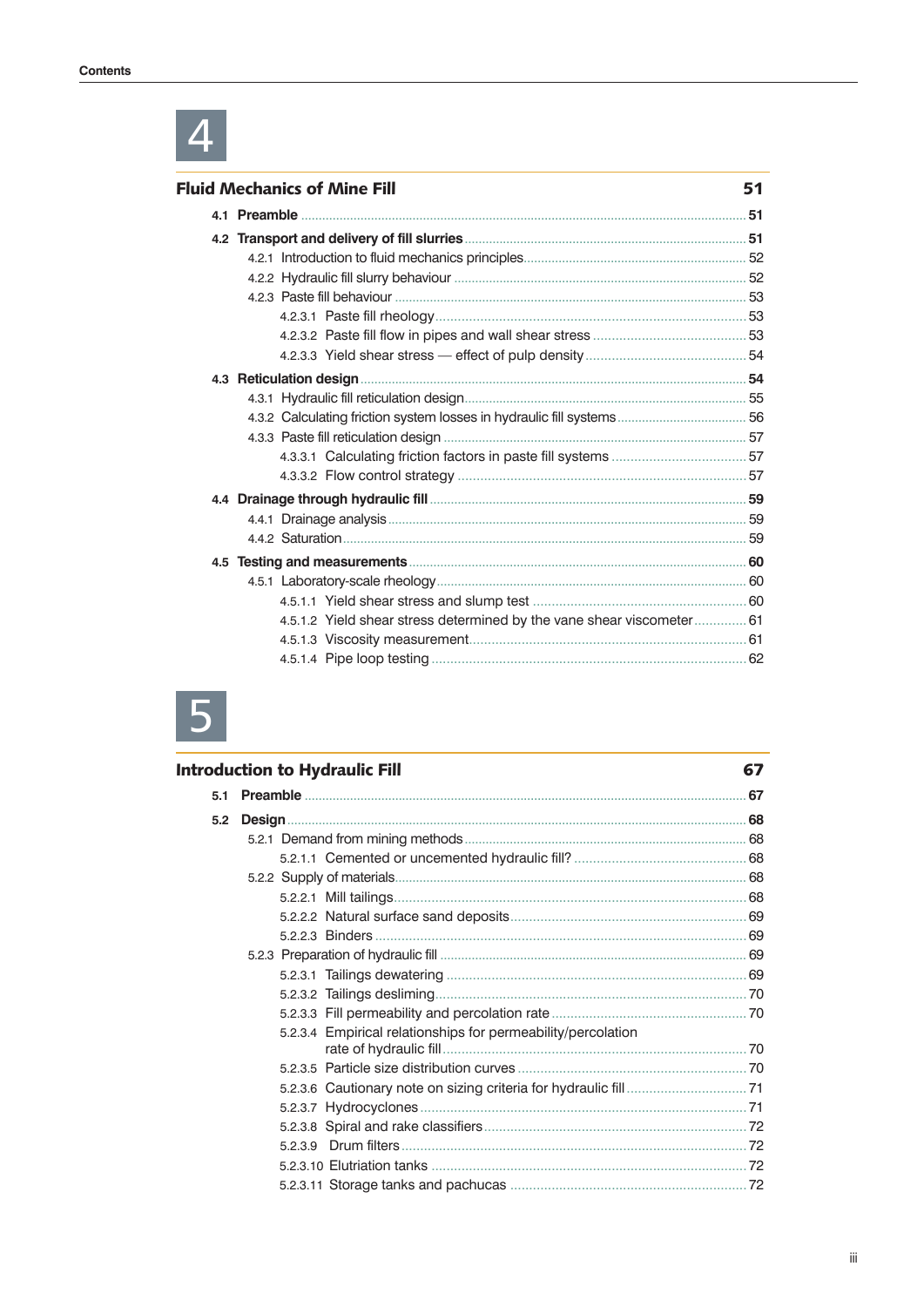

| <b>Paste Fill</b><br>83 |  |  |
|-------------------------|--|--|
|                         |  |  |
|                         |  |  |
|                         |  |  |
|                         |  |  |
|                         |  |  |
|                         |  |  |
|                         |  |  |
|                         |  |  |
|                         |  |  |
|                         |  |  |
|                         |  |  |
|                         |  |  |
|                         |  |  |
|                         |  |  |
|                         |  |  |
|                         |  |  |
|                         |  |  |
|                         |  |  |
|                         |  |  |
|                         |  |  |
|                         |  |  |
|                         |  |  |
|                         |  |  |
|                         |  |  |
|                         |  |  |
|                         |  |  |
|                         |  |  |
|                         |  |  |
|                         |  |  |
|                         |  |  |
|                         |  |  |
|                         |  |  |
|                         |  |  |
|                         |  |  |
|                         |  |  |
|                         |  |  |
|                         |  |  |
|                         |  |  |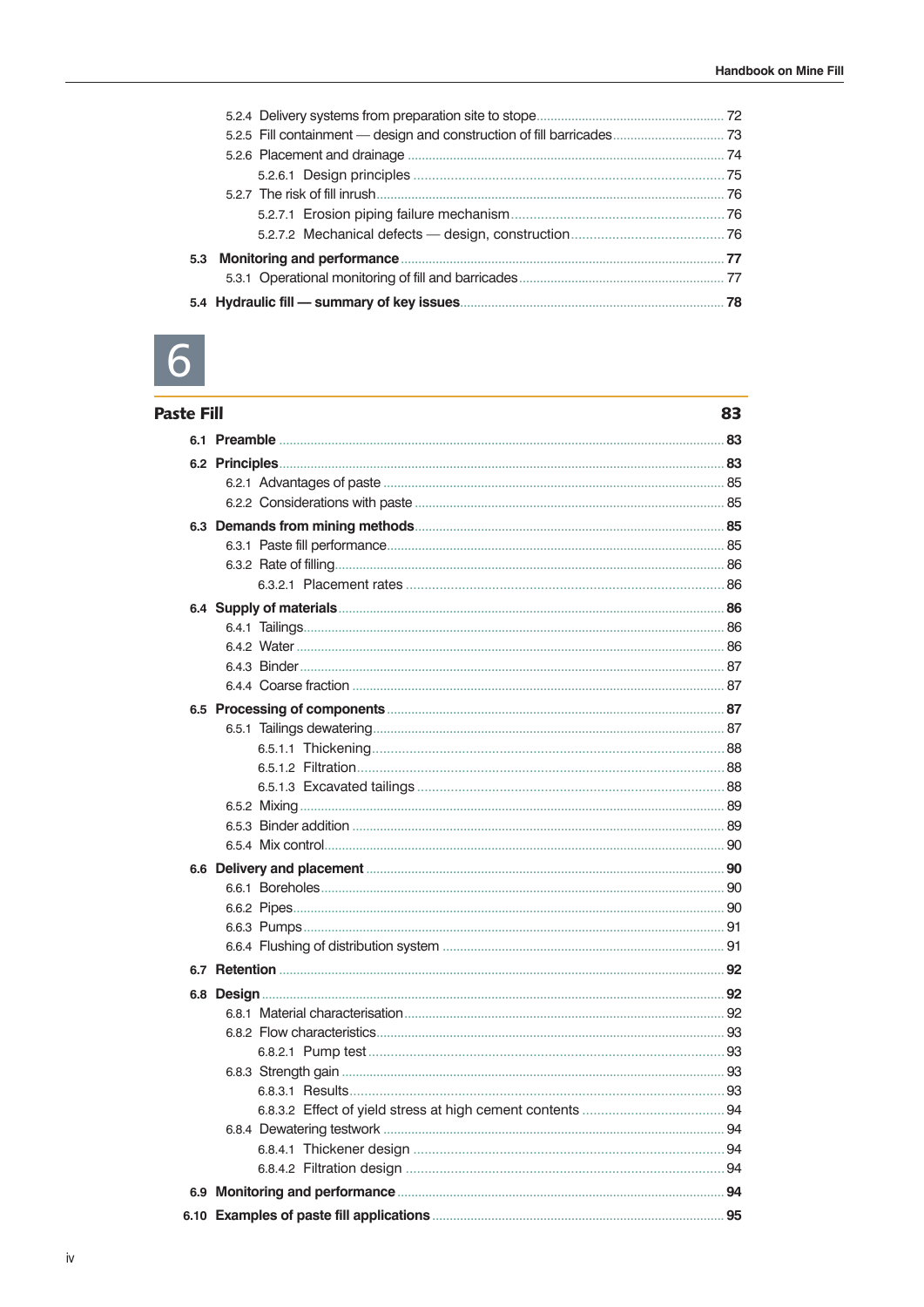# 7

| <b>Rock Fill in Mine Fill</b>                                             | 101 |
|---------------------------------------------------------------------------|-----|
|                                                                           |     |
|                                                                           |     |
|                                                                           |     |
|                                                                           |     |
|                                                                           |     |
|                                                                           |     |
|                                                                           |     |
|                                                                           |     |
|                                                                           |     |
|                                                                           |     |
|                                                                           |     |
|                                                                           |     |
|                                                                           |     |
|                                                                           |     |
|                                                                           |     |
|                                                                           |     |
| 7.15 Cement slurry rock fill trials at Mount Isa Mines (MIM) in 1996  108 |     |
|                                                                           |     |
|                                                                           |     |
|                                                                           |     |
|                                                                           |     |
|                                                                           |     |
|                                                                           |     |
|                                                                           |     |
|                                                                           |     |
|                                                                           |     |
|                                                                           |     |
|                                                                           |     |
|                                                                           |     |



|  | <b>Other Fill Types and Practices</b> | 119 |
|--|---------------------------------------|-----|
|  |                                       |     |
|  |                                       |     |
|  |                                       |     |
|  |                                       |     |
|  |                                       |     |
|  |                                       |     |
|  |                                       |     |
|  |                                       |     |
|  |                                       |     |
|  |                                       |     |
|  |                                       |     |
|  |                                       |     |
|  |                                       |     |
|  |                                       |     |
|  |                                       |     |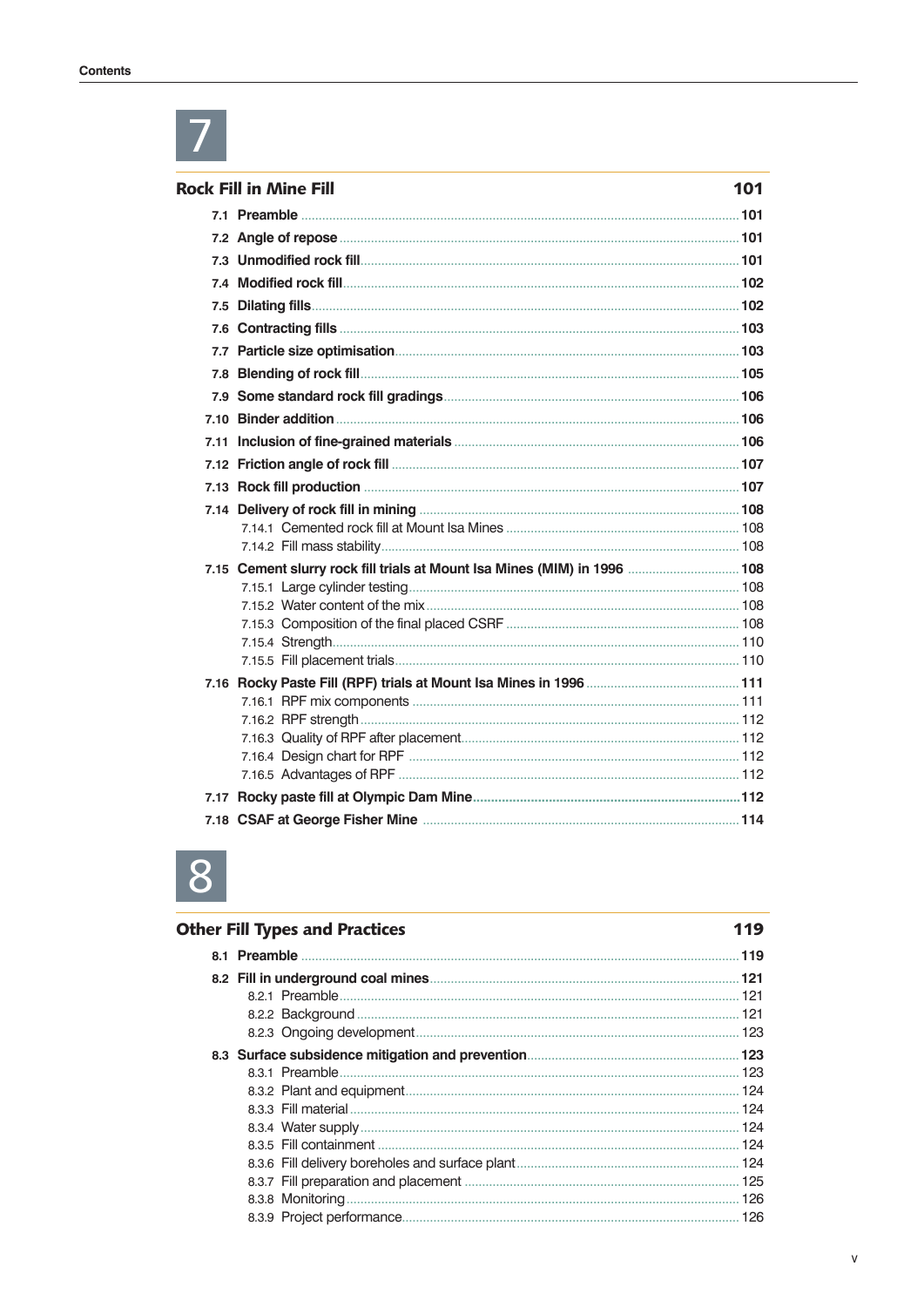|  | 8.8 A review of some important aspects of cemented aggregate fill  134 |  |
|--|------------------------------------------------------------------------|--|
|  |                                                                        |  |
|  |                                                                        |  |
|  |                                                                        |  |
|  |                                                                        |  |
|  |                                                                        |  |
|  |                                                                        |  |
|  |                                                                        |  |
|  |                                                                        |  |
|  |                                                                        |  |
|  |                                                                        |  |
|  |                                                                        |  |
|  |                                                                        |  |
|  |                                                                        |  |
|  |                                                                        |  |
|  |                                                                        |  |